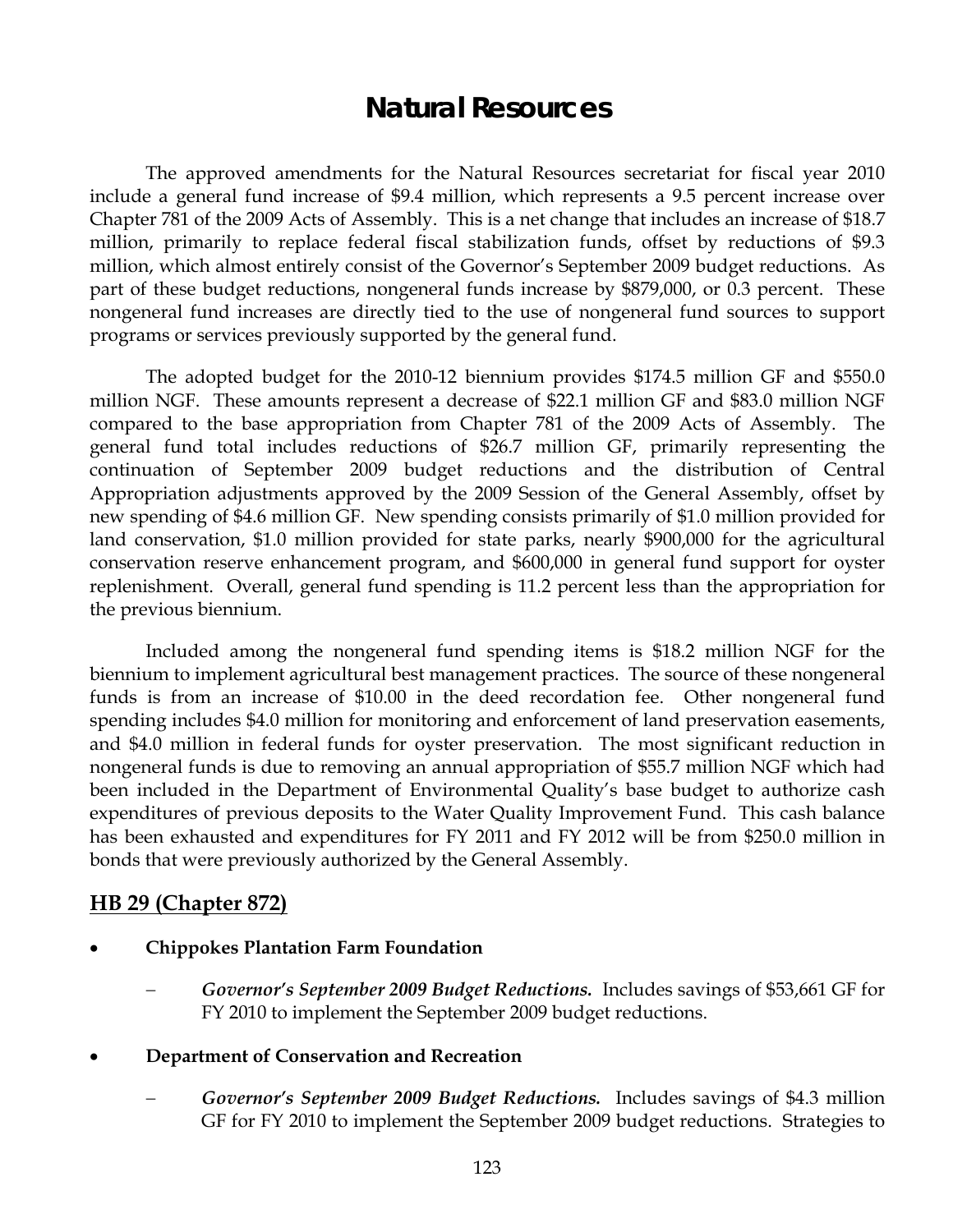reach these savings include a \$900,000 GF reduction to state parks by eliminating 19 positions; reducing state park visitor services, programs and operational hours for an additional \$825,000 GF savings; implementing a state park reservation fee to cover an additional \$350,000 GF reduction with nongeneral funds; and, reducing funds for state park maintenance by \$100,000. Reductions to state parks total \$2.3 million GF, which represents a current reduction of 13 percent, and a cumulative reduction of 29 percent as compared to FY 2008 funding levels. Other strategies include a reduction in support for Soil and Water Conservation Districts of \$587,455 GF, and a savings of \$203,147 GF from elimination of the Virginia Karst Groundwater Protection Program (a karst is limestone terrain characterized by sinkholes and sinking streams and caves, which are prevalent in Virginia).

- − *Revise Items Funded with ARRA***.** Provides \$15.2 million GF for FY 2010 to substitute general funds for federal fiscal stabilization funds for agricultural best management practices. A corresponding amendment in the Compensation Board uses the stabilization funds to support sheriffs' offices and this amendment restores general funds for agricultural best management practices.
- − *Revise Items Funded with ARRA***.** Provides \$2.0 million GF for FY 2010 to substitute general funds for federal fiscal stabilization funds to support the Virginia Land Conservation Foundation (VLCF). A corresponding amendment in the Compensation Board uses the stabilization funds to support sheriffs' offices, while this amendment restores general funds for the VLCF.
- − *Transfer from WQIF Balances.*Language in Part 3 transfers a total of \$6.2 million in unobligated funds from prior Water Quality Improvement Fund appropriations to the general fund on or before June 30, 2010.

#### • **Department of Environmental Quality**

- − *Governor's September 2009 Budget Reductions.* Includes savings of \$2.7 million GF for FY 2010 to implement the September 2009 budget reductions. Strategies to reach these savings include a reduction of \$500,000 GF from FY 2009 agency balances; savings of \$364,830 GF from eliminating a contract for fish tissue analysis; reducing funding for the Water Facilities Revolving loan program by \$200,000 GF; and reducing funding for Chesapeake Bay water quality monitoring by \$149,276 GF. In addition to the general fund savings, DEQ will reduce funding for the waste tire pile clean-up program in order to transfer \$1.5 million NGF from the Waste Tire Fund to the general fund and reduce litter control grants to localities in order to transfer \$255,000 to the general fund.
- − *Transfer from WQIF Reserve Fund Balances.* Language amendments in Part 3 transfer a total of \$5.1 million from prior Water Quality Improvement Reserve Fund appropriations to the general fund on or before June 30, 2010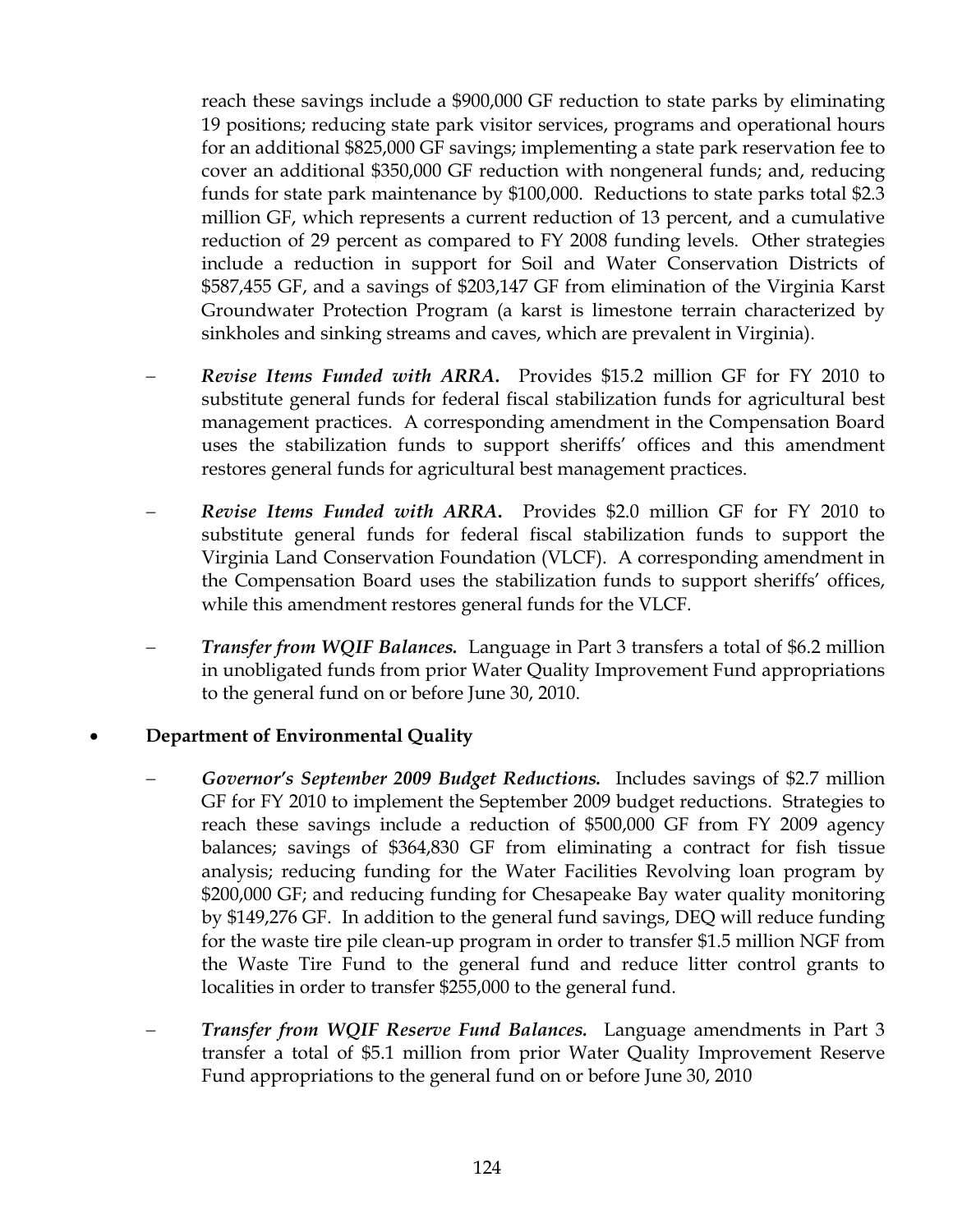## • **Department of Game and Inland Fisheries**

− *Reduction in General Fund Transfer.* Language is included reducing the total transfer from watercraft sales and use tax provided to the agency by \$2.0 million in FY 2010 due to reduced watercraft sales activity.

## • **Department of Historic Resources**

- − *Governor's September 2009 Budget Reductions.* Includes savings of \$535,506 GF and 3 positions for FY 2010 to implement the September 2009 budget reductions. Strategies to reach these savings include eliminating \$190,000 GF for Civil War Battlefield Preservation, reducing funding for the statewide historic resources survey by \$85,500 GF, and saving \$67,100 GF by reducing the grant payment to Montpelier.
- − *Revert Balance from Nonstate Grant.* Includes a reduction of \$22,434 GF in FY 2010 representing the balance from a nonstate grant for which the grantee did not qualify.

#### • **Marine Resources Commission**

− *Governor's September 2009 Budget Reductions.* Includes savings of \$1.4 million GF for FY 2010 to implement the September 2009 budget reductions. Strategies to reach these savings include supplanting \$421,000 GF for habitat management with waterway improvement funds; supplanting \$400,000 GF in law enforcement with \$300,000 NGF from saltwater recreational fishing funds and \$100,000 NGF from federal joint forces agreement funds; a reduction of \$237,844 GF in law enforcement from reducing purchase of gasoline, supplies and equipment, and a savings of \$297,000 GF by eliminating general fund support for oyster replenishment and restoration projects.

#### • **Museum of Natural History**

− *Governor's September 2009 Budget Reductions.* Includes savings of \$261,257 GF for FY 2010 to implement the September 2009 budget reductions. Strategies to meet these savings include closing the museum on Sundays and holidays, keeping vacant positions open, achieving energy savings, and reducing custodial services.

## **HB 30 (Chapter 874)**

- **Secretary of Natural Resources** 
	- − *Consolidate Support Staff.* Reduces funding by \$67,814 GF each year by eliminating funding for a support staff position.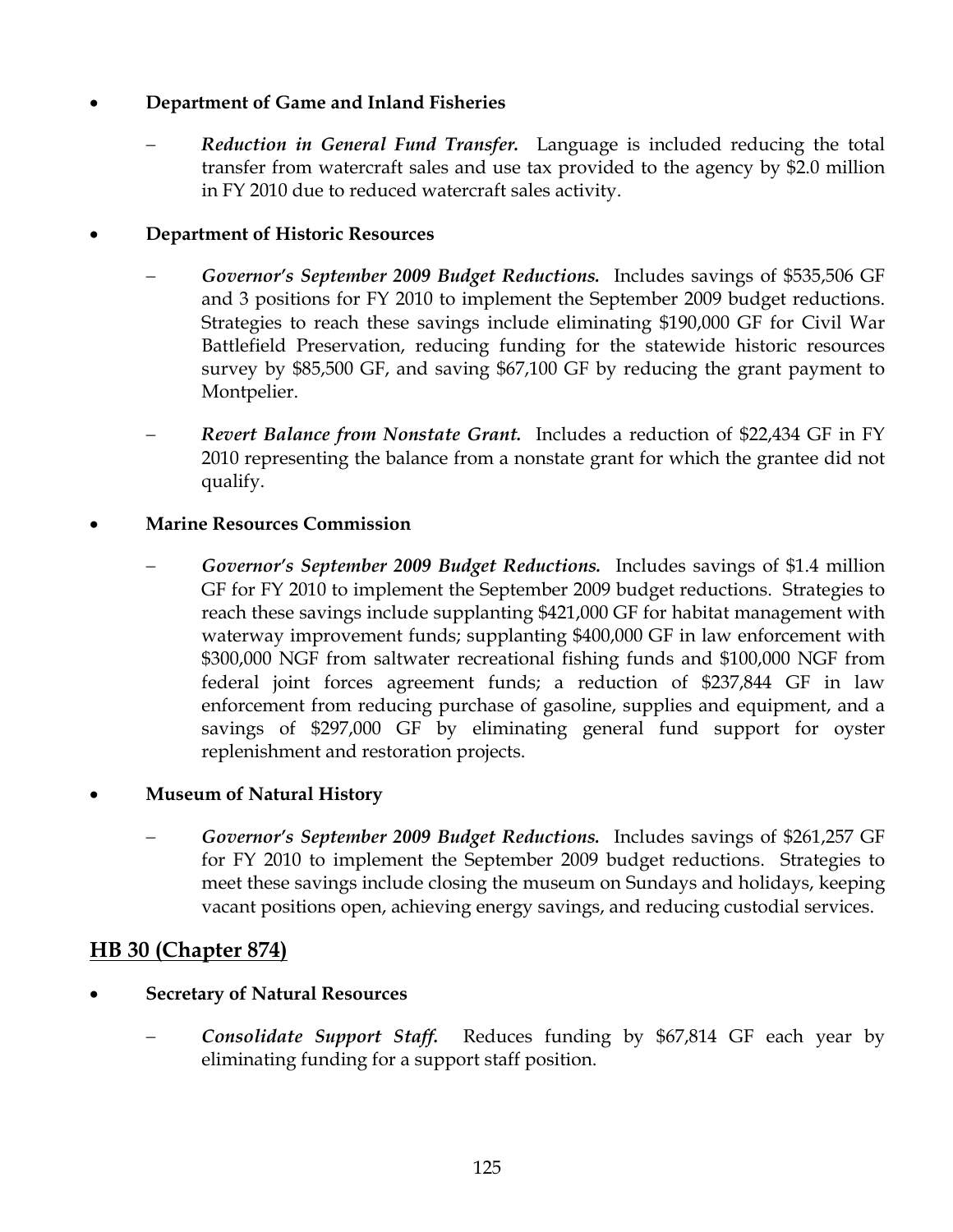# • **Chippokes Plantation Farm Foundation**

Governor's September 2009 Budget Reductions. Continues the strategies announced in September 2009 for a savings of \$20,764 GF each year.

# • **Department of Conservation and Recreation**

- − *Governor's September 2009 Budget Reductions.* Continues the strategies announced in September 2009 for a reduction of \$3.8 million GF each year and a net reduction of 26 positions. The one major difference from the September plan is that the strategy of reducing state park visitor services, programs and operational hours, which produced savings of \$825,000 GF in FY 2010, will only produce savings of \$600,000 GF in FY 2011 and \$600,000 GF in FY 2012. The net reduction to state parks is just over \$2.0 million GF for each year.
- *Nonpoint Source Pollution Funding.* Provides \$9.1 million NGF each year for the implementation of agricultural best management practices to control nitrogen, phosphorus, and sediment runoff from farming. The source of the nongeneral funds is an increase to the Recordation Fee from the current \$10.00 for each deed recorded to \$20.00.
- − *Virginia Land Conservation Fund.* Provides \$2.0 million NGF each year for deposit into the Virginia Land Conservation Fund and subsequent distribution to those public and private organizations for monitoring and enforcing the easements for which Land Preservation Tax Credits (LPTC) have been provided. Chapters 229 (HB 447) and 248 (SB 264) of the 2010 Acts of Assembly removed the cap on the fee charged for transferring credits under the LPTC, and the legislation provides that the additional revenue from removing the cap may only be used for the monitoring and enforcing of these easements.
- − *Virginia Land Conservation Foundation.* Provides \$500,000 GF each year for the Virginia Land Conservation Foundation, or one-half of the amount included in the introduced budget. Prior to 2009, the foundation had previously received \$2.0 million GF per year, but this funding was eliminated from the agency's base budget when federal ARRA funding was substituted for the general fund support in the 2009 Appropriation Act.
- − *Restores Funding for State Park Visitor Centers.* Provides \$500,000 GF each year to restore funding for State Park operations, including visitor centers and other facilities, as part of the economic development and tourism promotion efforts approved by the General Assembly.
- **Restore Funding for Conservation Reserve Enhancement Program.** Provides \$435,473 GF each year to restore funding for the Conservation Reserve Enhancement Program, which had been eliminated as part of the Governor's September 2009 reductions.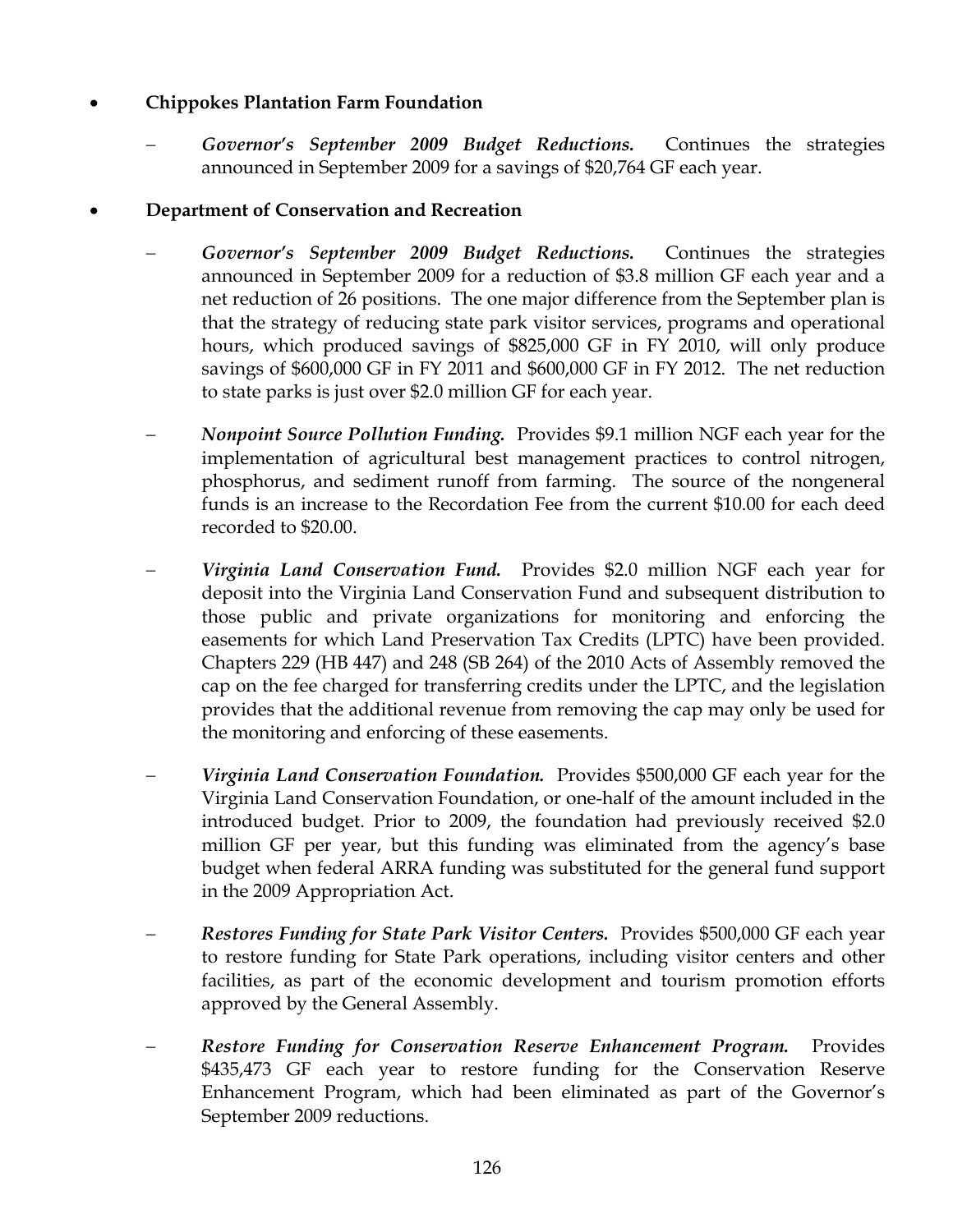## • **Department of Environmental Quality**

- − *Remove Appropriation for Water Quality Improvement Fund Balance.* Removes an annual appropriation of \$55.7 million NGF that had been included in the agency's base to authorize cash expenditures of previous deposits to the Water Quality Improvement Fund. The cash balance has been exhausted and expenditures for FY 2011 and FY 2012 will be supported by \$250 million in bonds that were previously authorized by the General Assembly.
- − *Governor's September 2009 Budget Reductions.* Continues the savings strategies announced in September 2009 for an annual reduction of \$3.2 million. This reduction includes \$1.4 million in general fund reductions and \$1.8 million in NGF transfers from the waste tire and litter prevention funds. The only difference from the previously announced plan was to increase the reduction from the Water Facilities Revolving loan program to \$847,720 each year in FY 2011 and 2012. The plan also annualizes reductions for local water supply grants at \$20,000 GF, the Chesapeake Bay Foundation at \$20,000 GF and citizen water quality monitoring grants at \$20,000 GF in each year.
- *Increase Environmental Permit Fees.* Offsets a general fund reduction of \$5.0 million in each year with an increase of \$5.0 million NGF each year from increasing environmental fees for water and waste permits. Language directs that the fees for water discharge permits shall cover no more than 50 percent of the direct costs of permit processing and inspections (currently permits provide only 29 percent of these costs). Language also provides that solid waste fees shall cover no more than 60 percent of the direct costs of permitting and inspections (currently these permits only provide 36 percent of these costs). Hazardous waste fees are to cover 100 percent of direct permitting and inspection costs (as opposed to the current 17 percent).

#### • **Department of Game and Inland Fisheries**

- − *Reduction in Watercraft Sales and Use Tax Transfer.* Language is included reducing the transfer of watercraft sales and use tax by \$2.0 million each year. The forecast for these revenues has been reduced from \$5.0 million per year to \$3.0 million per year based on lower projected boat sales.
- *Increase in Federal Fund Appropriation*. Increases the nongeneral fund appropriation for the State Recreational Boating Program by \$1.3 million each year based on anticipated increases in federal funds.

#### • **Department of Historic Resources**

− *Governor's September 2009 Budget Reductions.* Continues the strategies announced in September 2009 for a net savings of \$570,980 GF each year.